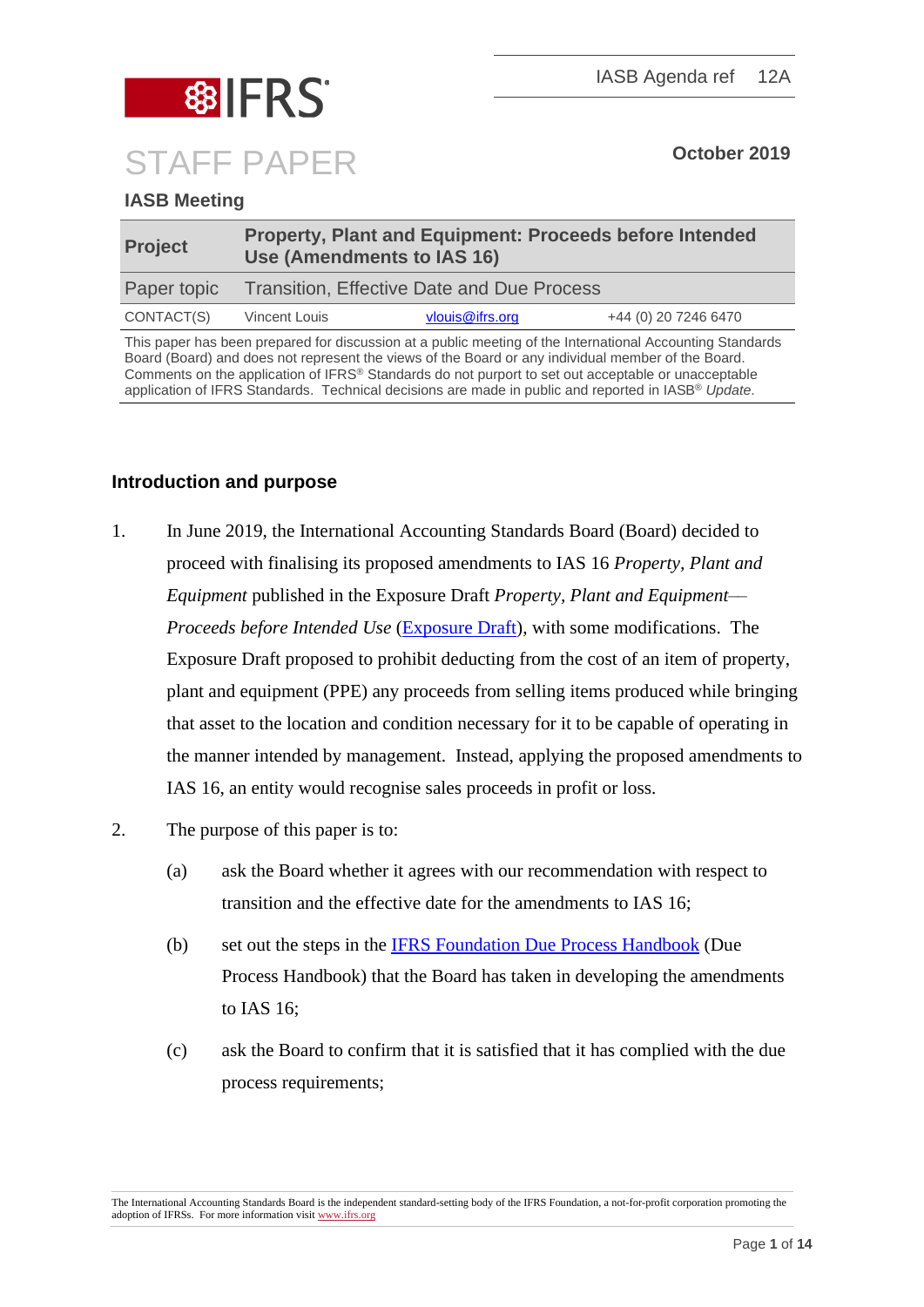- (d) seek the Board's permission to begin the balloting process for the amendments to IAS 16; and
- (e) ask whether any Board member intends to dissent from the publication of the amendments to IAS 16.

## **Structure of the paper**

- 3. This paper is structured as follows:
	- (a) Summary of the amendments (paragraphs 5[–7\)](#page-2-0);
	- (b) Transition and effective date (paragraphs [8](#page-3-0)[–27\)](#page-7-0);
	- (c) Due process steps and permission for balloting (paragraphs [28](#page-8-0)[–36\)](#page-10-0):
		- (i) re-exposure;
		- (ii) intention to dissent;
		- (iii) confirmation of due process steps; and
		- (iv) proposed timetable for balloting and publication.
- 4. This paper includes two appendices:
	- (a) Appendix A––Extract from the Basis for Conclusions on the Exposure Draft; and
	- (b) Appendix B––Actions taken to meet the due process requirements.

## **Summary of the amendments**

<span id="page-1-0"></span>5. Paragraph 16(b) of IAS 16 states that the cost of an item of PPE includes any costs directly attributable to bringing that asset to the location and condition necessary for it to be capable of operating in the manner intended by management<sup>1</sup>. Paragraph 17 of IAS 16 specifies examples of directly attributable costs. Paragraph 17(e) identifies as one such example the cost of testing whether the asset is functioning properly, after

<sup>&</sup>lt;sup>1</sup> For ease of reference, this paper uses the phrases 'available for use' or 'intended use' to describe the point in time at which an item of PPE is in the location and condition necessary for it to be capable of operating in the manner intended by management.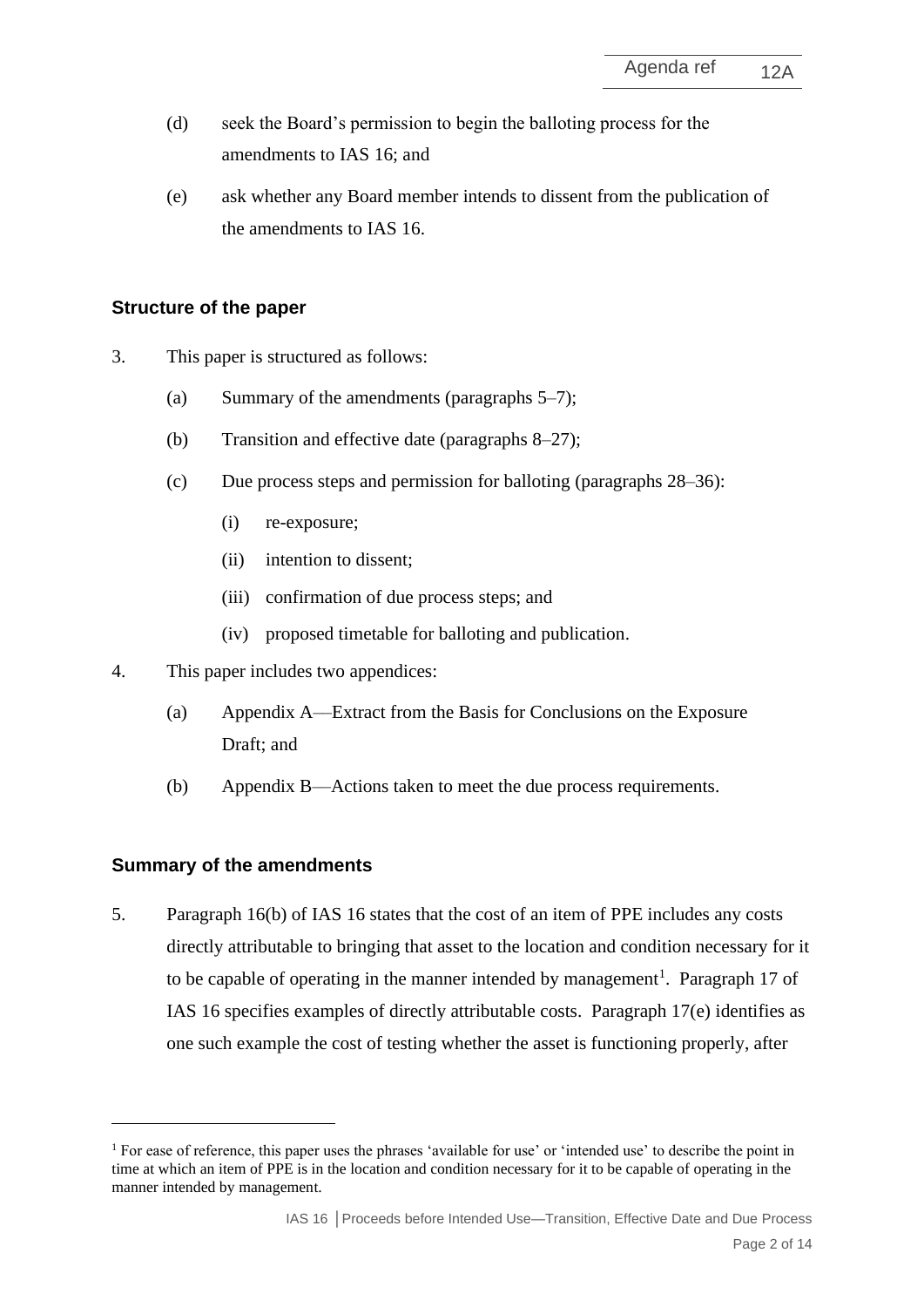deducting the net proceeds from selling any items produced while making the asset available for use.

- 6. The proposed amendments to IAS 16 would:
	- (a) prohibit deducting from the cost of an item of PPE any proceeds from selling items produced before the asset is available for use (sales proceeds). Consequently, an entity would recognise such sales proceeds, together with the costs of producing those items (production costs), in profit or loss applying IFRS Standards.
	- (b) clarify the meaning of 'testing' in paragraph 17(e)—ie when testing whether an item of PPE is functioning properly, an entity assesses the technical and physical performance of the asset, and not its financial performance.
- <span id="page-2-0"></span>7. The Board tentatively decided to finalise those proposed amendments. Furthermore, in response to feedback, the Board also tentatively decided:
	- (a) to require an entity to identify and measure production costs applying the measurement requirements in paragraphs 9–33 of IAS 2 *Inventories*;
	- (b) to develop neither presentation nor disclosure requirements for the sale of items that are part of an entity's ordinary activities; and
	- (c) for the sale of items are not part of an entity's ordinary activities (and to which an entity does not apply IFRS 15 *Revenue from Contracts with Customers* and IAS 2), to require an entity to:
		- (i) disclose separately the sale proceeds and related production costs recognised in profit or loss; and
		- (ii) specify the line item(s) in the statement of profit or loss and other comprehensive income that include(s) the sale proceeds and related production costs.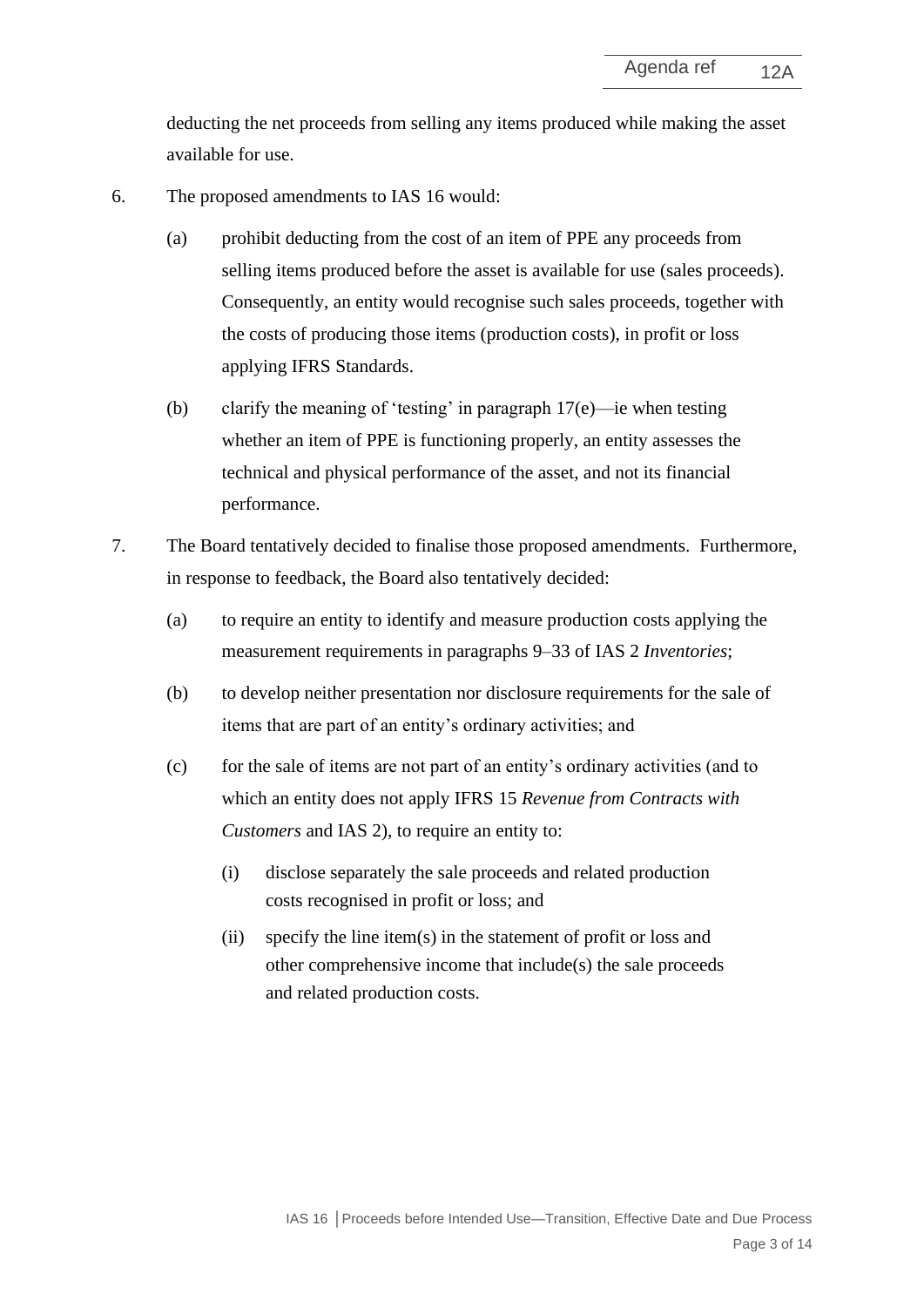# **Transition and effective date**

## *Transition*

# *Entities already applying IFRS Standards Proposal in the Exposure Draft*

- <span id="page-3-0"></span>8. The Board proposed requiring entities to apply the amendments retrospectively only to items of PPE made available for use on or after the beginning of the earliest period presented in the financial statements in which an entity first applies the amendments. Applying this approach, an entity would recognise the cumulative effect of initially applying the proposed amendments as an adjustment to the opening balance of retained earnings (or other component of equity, as appropriate) at the beginning of that earliest period presented.
- 9. Appendix A to this paper reproduces paragraphs BC27–BC28 of the Exposure Draft, which outline the Board's considerations in this respect.

## *Respondents' comments*

- 10. Only a few respondents commented on the proposed transition requirements. They said notwithstanding the proposed transition relief, applying the proposed amendments would be burdensome—it could result in significant costs in some instances because entities might be required to collect data for sales proceeds and production costs over several years. One respondent also said the amendments might lead to revisions to the profitability of some ongoing projects for which investment decisions had already been made.
- 11. Those respondents suggested applying the amendments prospectively. Not all respondents explained what they meant by prospective application; however, two respondents suggested that the Board require an entity to apply the proposed amendments only to items of PPE that an entity begins testing on or after the effective date of the amendments. Accordingly, an entity would not apply the amendments to items of PPE (a) made available for use before the effective date (including those made available for use during comparative periods), or (b) for which testing has begun before the effective date.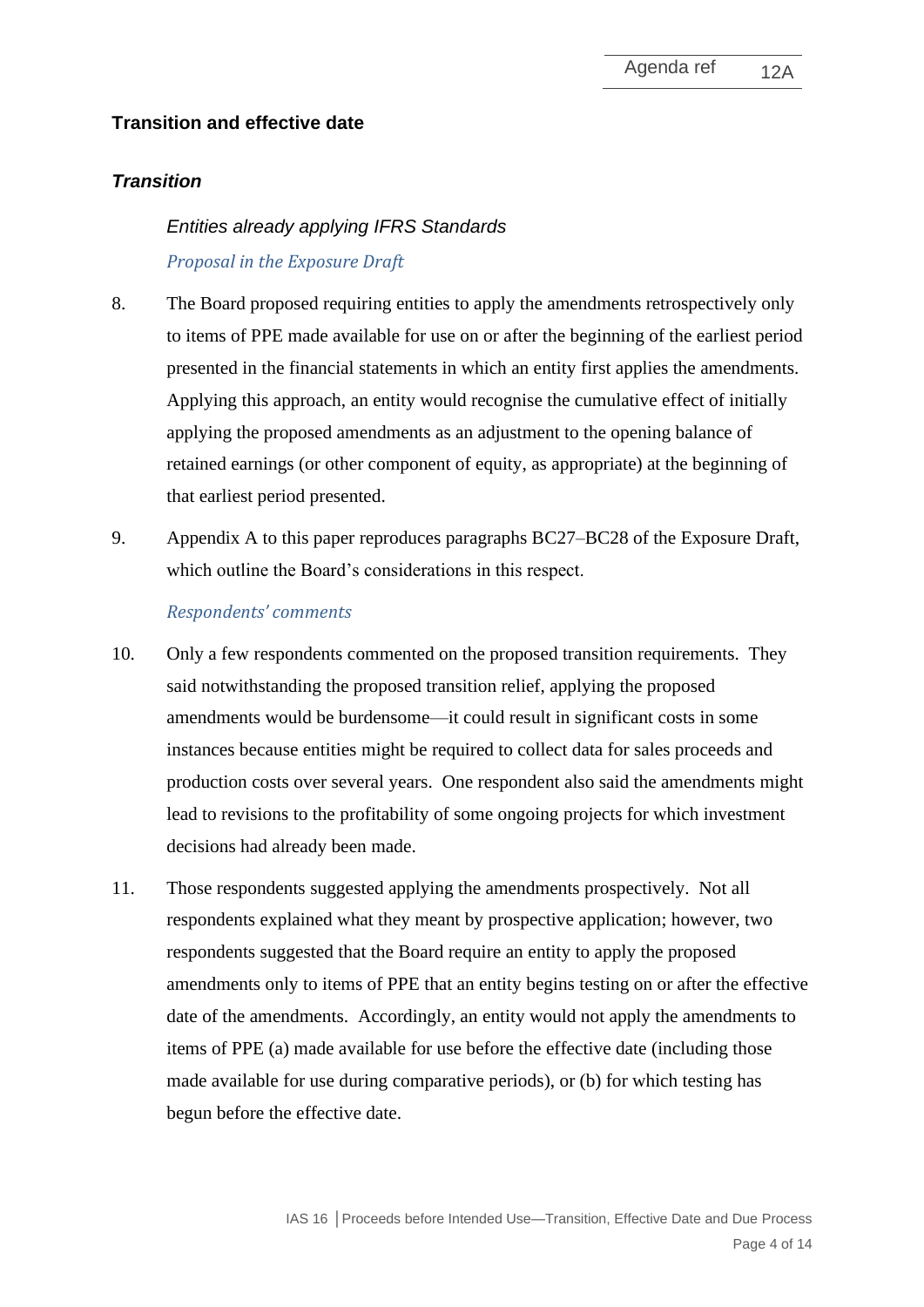#### *Staff analysis and recommendation*

- 12. In developing the proposed transition requirements, the Board specifically considered the costs of implementing the proposed amendments. As explained in paragraph BC27(c) of the Exposure Draft (see Appendix A to this paper), the proposed transition relief aims to reduce the burden on entities by limiting the number of items of PPE that an entity would be required to reassess, and yet achieving consistent application of the amendments for all periods presented*.*
- 13. We note that the amendments are expected to provide users of financial statements with a faithful representation of both the cost of an item of PPE and of an entity's total revenue (or income). Crediting sales proceeds against the cost of an item of PPE might have a pervasive and long-term effect on an entity's financial statements by reducing the cost of that item of PPE to an amount lower than it would otherwise be.
- 14. We think the transition requirements proposed in the Exposure Draft appropriately balance the need for improved financial reporting and the implementation costs of the amendments. Providing further relief by requiring or permitting entities to apply the amendments prospectively only to items of PPE for which an entity begins testing on or after the effective date could significantly reduce the expected benefits of the amendments. In particular, it could (a) hinder comparability for some time after the effective date, and (b) potentially be confusing for users of financial statements. This is because an entity might account for sales proceeds in periods after the effective date differently depending on the date on which the entity had begun the testing of an item of PPE. We also note that respondents did not provide information in respect of transition beyond that previously considered by the Board in developing the proposals.
- <span id="page-4-0"></span>15. Accordingly, we recommend confirming the proposed transition requirements—ie that an entity applies the amendments retrospectively only to items of PPE made available for use on or after the beginning of the earliest period presented in the financial statements in which the entity first applies the amendments.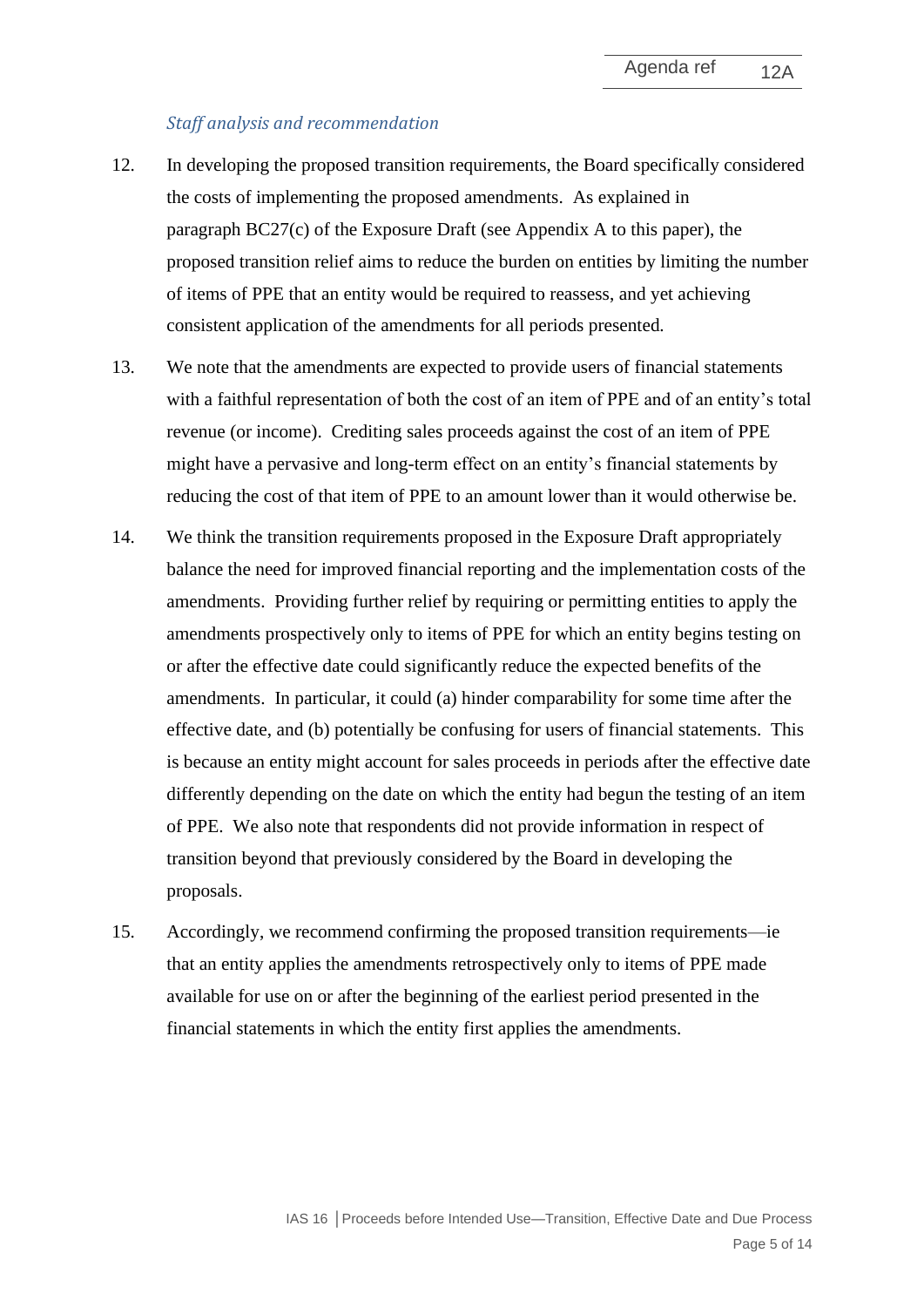#### *First-time adopters*

#### *Proposal in the Exposure Draft*

16. The Board proposed no specific transition relief for first-time adopters. Paragraph BC29 of the Exposure Draft outlines the Board's considerations in this respect and states:

> BC29 In relation to transition for first-time adopters, the Board noted the following:

> (a) IFRS 1 *First-time Adoption of International Financial Reporting Standards* provides a deemed cost exemption for property, plant and equipment (paragraphs D5–D7 of IFRS 1). That exemption allows an entity to measure an item of property, plant and equipment at the date of transition to IFRSs at its fair value, and to use that fair value as its deemed cost. Additionally, there are specific deemed cost exemptions for entities with particular oil and gas properties (paragraph D8A of IFRS 1), and for entities holding items of property, plant and equipment used in operations subject to rate regulation (paragraph D8B of IFRS 1).

> (b) apart from the exemptions described above, IFRS 1 does not exempt a first time adopter from the requirements in IAS 16. Accordingly, if a first-time adopter does not apply the deemed cost exemptions in IFRS 1, it would apply all of the requirements in IAS 16 retrospectively. The Board concluded that there would be little benefit in providing a first-time adopter with relief from applying these amendments when it would have to apply all the other requirements in IAS 16.

#### *Respondents' comments*

17. Two respondents suggested providing first-time adopters with the same transition relief as that provided to entities already applying IFRS Standards––ie that first-time adopters be required to apply the amendments retrospectively only to items of PPE made available for use on or after the beginning of the earliest period presented. The respondents said applying the amendments retrospectively could be burdensome—one of these respondents said this could particularly be the case in situations in which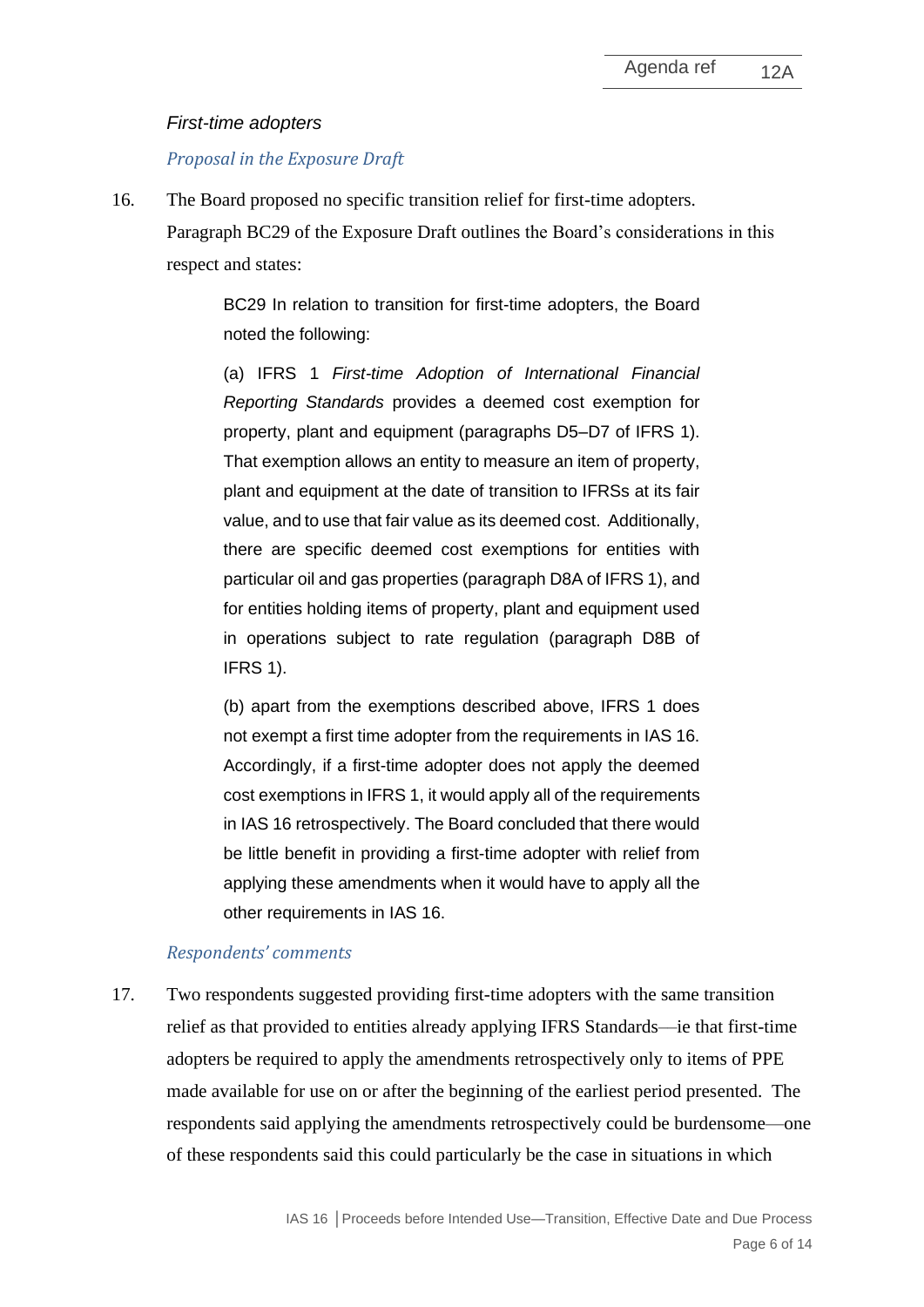entities might not need to use the deemed cost exemption because of no significant differences between IFRS Standards and previous GAAP other than these amendments.

## *Staff analysis and recommendation*

- 18. We continue to think there would be little benefit in providing a first-time adopter with the same relief as provided to entities already applying IFRS Standards. As explained in paragraph BC29(b) of the Exposure Draft, if an entity does not apply the deemed cost exemptions, it would have to apply all the requirements in IAS 16 retrospectively—including the measurement requirements of that Standard. We have not received information that, in our view, would justify a specific exemption only in respect of these amendments.
- 19. Accordingly, we recommend providing no specific transition relief for first-time adopters in respect of these amendments.

#### **Questions 1 and 2 for the Board**

**1**. **Transition requirements for entities already applying IFRS Standards**—Does the Board agree with our recommendation to require entities to apply the amendments retrospectively only to items of PPE made available for use on or after the beginning of the earliest period presented?

**2. Transition requirements for first-time adopters**—Does the Board agree with our recommendation to provide no specific transition relief for first-time adopters in respect of the amendments?

## *Effective date*

- <span id="page-6-0"></span>20. The Board did not propose an effective date, but proposed that earlier application be permitted.
- 21. One respondent said the Board should allow a long transition period because the proposed amendments could affect large-scale projects.

#### *Staff analysis and recommendation*

22. Paragraph 6.35 of the Due Process Handbook explains that the mandatory effective date of any amendment date is set so that (a) jurisdictions have sufficient time to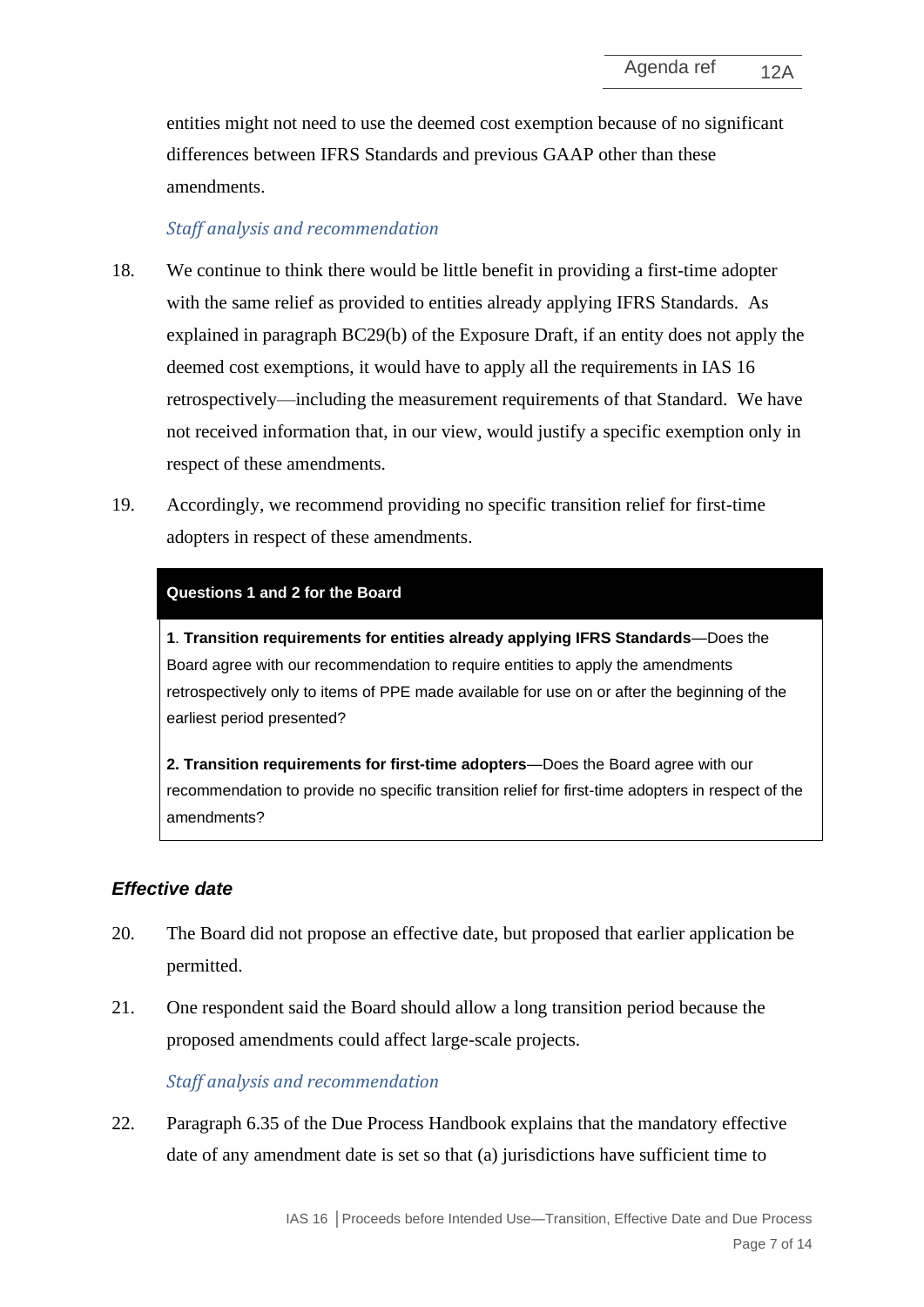incorporate the new requirements into their legal systems and (b) those applying IFRS Standards have sufficient time to prepare for the new requirements.

- 23. The Board generally allows at least 12 to 18 months between the publication of a new Standard or amendment and its mandatory effective date.
- 24. If the Board agrees with our recommendations set out in this paper, we expect the Board to issue the amendments during the first quarter of 2020.
- 25. The amendments are narrow in scope and would:
	- (a) affect the measurement of only items of PPE that take time to make available for use and for which items are produced and sold during that time, ie a limited population of items in an entity's financial statements. If the Board were to agree with our recommendation relating to transition (see paragraph [15](#page-4-0) of this paper), an entity would apply the amendments retrospectively only to some items of PPE—those that have been made available for use, or are in the process of being made available for use, from the beginning of the earliest period presented when first applying the amendments.
	- (b) change only some aspects of the measurement of any such items. This is because an entity would need to restate the measurement of such items of PPE only for sales proceeds and production costs. We expect the amount and frequency of such sales proceeds and production costs to be limited because the asset is not yet available for use.
- 26. We think that entities would have sufficient time to apply the amendments if the Board were to set an effective date of 1 January 2022––ie approximately 21 months after the end of the first quarter of 2020. Accordingly, we recommend that the Board require entities to apply the amendments to annual periods beginning on or after 1 January 2022.
- <span id="page-7-0"></span>27. We see no reason to prevent entities from applying the amendments to an earlier period if they wish to do so. Accordingly, we recommend that the Board also permit earlier application of the amendments.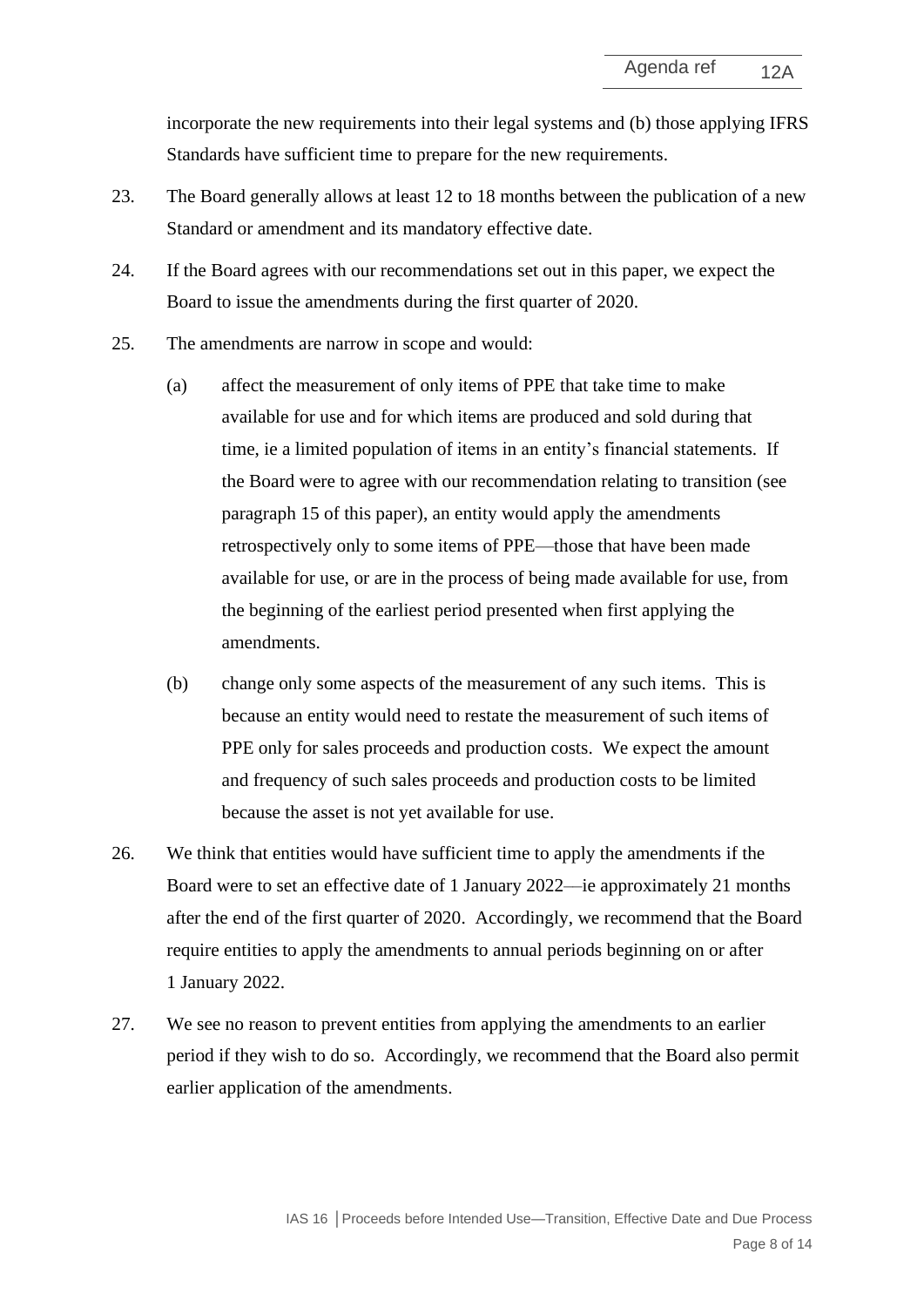#### **Question 3 for the Board**

**3. Effective date for the amendments to IAS 16**—Does the Board agree with our recommendation to require entities to apply the amendments to annual periods beginning on or after 1 January 2022, with earlier application permitted?

## **Due process steps and permission for balloting**

#### *Re-exposure*

- <span id="page-8-0"></span>28. Paragraphs [5–](#page-1-0)[7](#page-2-0) of this paper summarise the amendments to IAS 16 including any modifications the Board tentatively decided to make to the amendments proposed in the Exposure Draft. In the light of these modifications, we considered the requirements in paragraphs 6.25–6.29 of the Due Process Handbook to assess whether the Board should re-expose the amendments to IAS 16.
- 29. The Board considered feedback in the 72 comment letters received on the Exposure Draft. We also contacted, and obtained input from, a number of stakeholders to better understand their comments and assess the possible ways forward on this project<sup>2</sup>. The modifications discussed in paragraph [7](#page-2-0) of this paper respond to concerns raised on the Exposure Draft—Agenda Papers [12B](https://www.ifrs.org/-/media/feature/meetings/2018/november/iasb/ap12b-ias16.pdf) and [12C](https://www.ifrs.org/-/media/feature/meetings/2018/november/iasb/ap12c-ias16.pdf) of the Board's November 2018 meeting include a detailed description and analysis of those concerns. We think the modifications do not constitute fundamental changes on which respondents have not had the opportunity to comment. In particular, the modifications:
	- (a) respond to comments from respondents regarding production costs by requiring an entity to identify and measure production costs in the same way that it does inventory (by applying the requirements in IAS 2); and
	- (b) help users of financial statements identify sales proceeds and production costs in the period before an item of PPE is available for use by requiring an entity to disclose those amounts in particular situations.
- 30. We also think re-exposure would not reveal any concerns not already considered by the Board. We note that the Board had identified most of these concerns before

<sup>&</sup>lt;sup>2</sup> See paragraph 17 o[f Agenda Paper 12B](https://www.ifrs.org/-/media/feature/meetings/2018/november/iasb/ap12b-ias16.pdf) for the November 2018 Board meeting.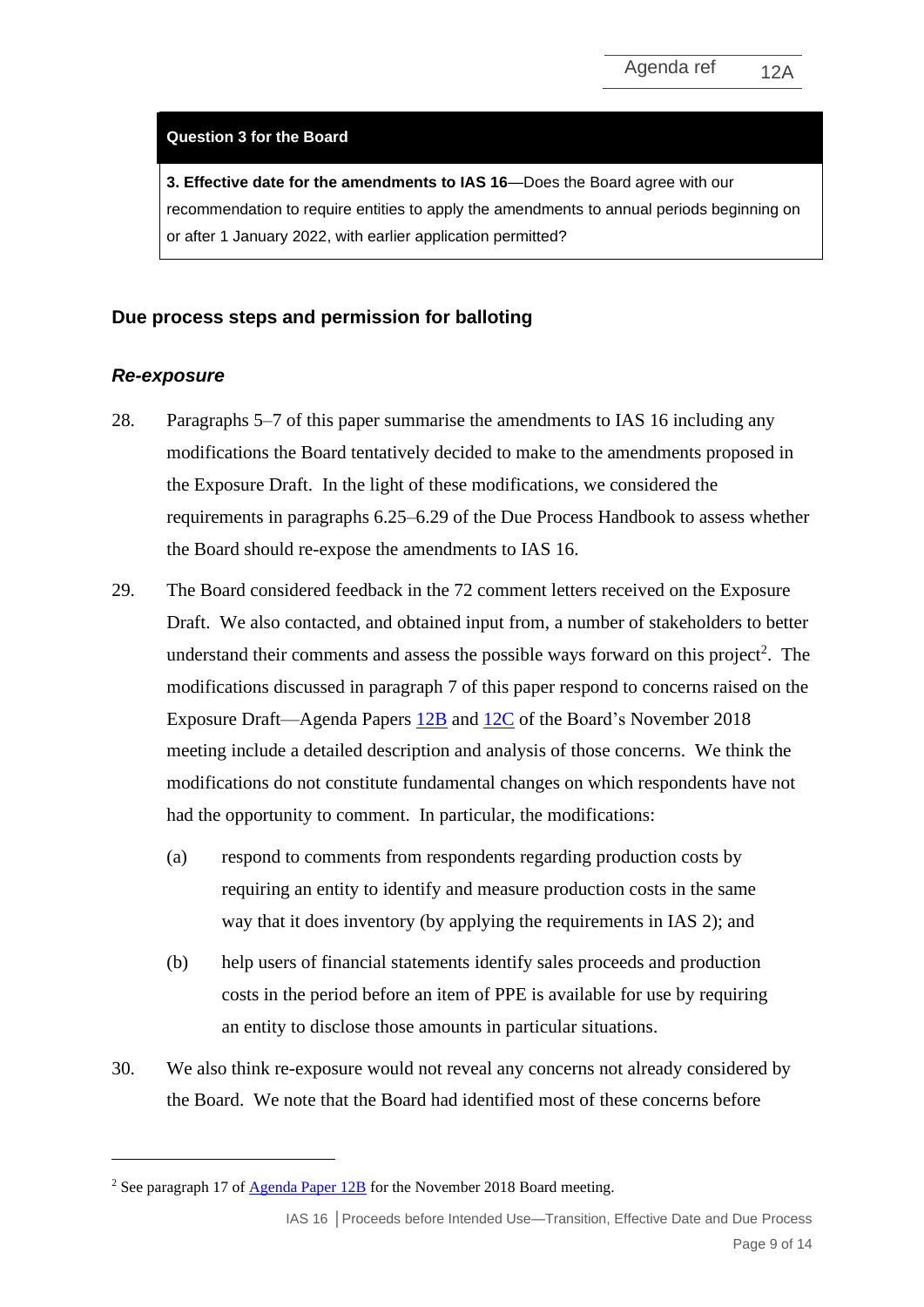publishing the Exposure Draft and had discussed them in the Basis for Conclusions to the Exposure Draft. For example:

- (a) paragraphs BC8–BC10 of the Exposure Draft discussed the Board's considerations regarding production costs; and
- (b) paragraphs BC18–BC23 of the Exposure Draft explained why the Board decided not to clarify when an item of PPE is available for use.
- <span id="page-9-0"></span>31. Accordingly, we recommend finalising the amendments to IAS 16 without reexposure.

## *Intention to dissent*

- 32. In accordance with paragraph 6.23 of Due Process Handbook, we are asking whether any Board member intends to dissent from the amendments to IAS 16.
- 33. One Board member dissented from the Exposure Draft<sup>3</sup>. Any Board members who intend to dissent from the amendments are asked to make their intention known at this meeting.

## *Confirmation of due process steps*

- 34. We think the Board has undertaken all the due process activities identified as being required in the Due Process Handbook and hence is able to finalise the amendments. Appendix B to this paper summarises the due process steps taken in developing the amendments to IAS 16. The applicable due process steps to date for issuing the amendments have been completed.
- 35. We request permission to start the balloting process if the Board is satisfied that (a) it has been provided with sufficient analysis, and (b) has undertaken appropriate consultation and due process to support issuing the amendments.

<sup>3</sup> Paragraphs AV1–AV11 of the Exposure Draft include the Board member's alternative view.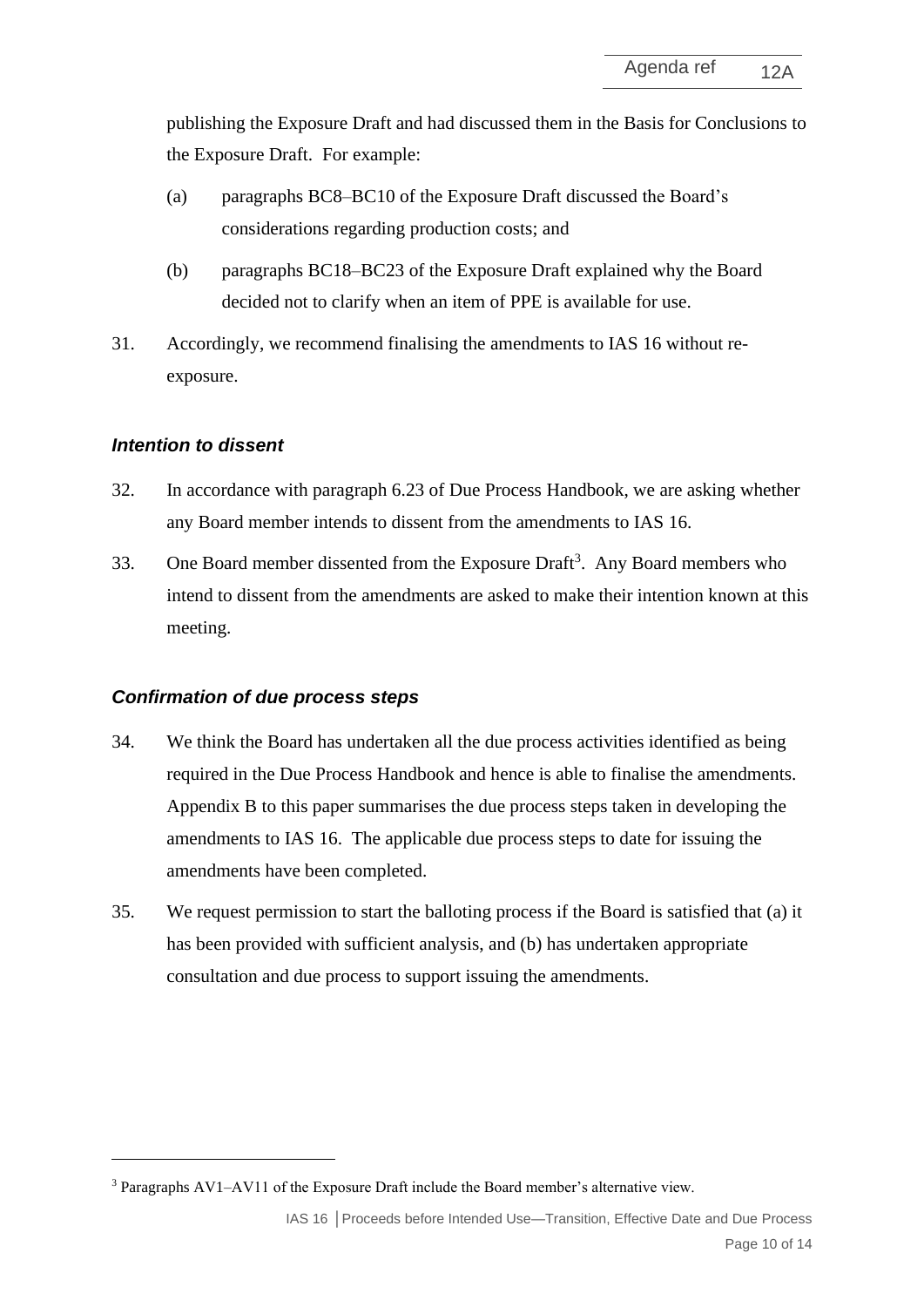## *Proposed timetable for balloting and publication*

<span id="page-10-0"></span>36. The balloting process for the amendments to IAS 16 will commence in the near term, with the amendments planned for issuance in the first quarter of 2020.

#### **Questions 4–6 for the Board**

4. **Re-exposure**—Does the Board agree with our recommendation in paragraph [31](#page-9-0) of this paper not to re-expose the amendments to IAS 16?

5. **Dissent**—Does any Board member intend to dissent from the issuance of the amendments to IAS 16?

6. **Permission to ballot**—Is the Board satisfied that it has complied with the applicable due process requirements and that it has undertaken sufficient consultation and analysis to begin the balloting process for the amendments to IAS 16?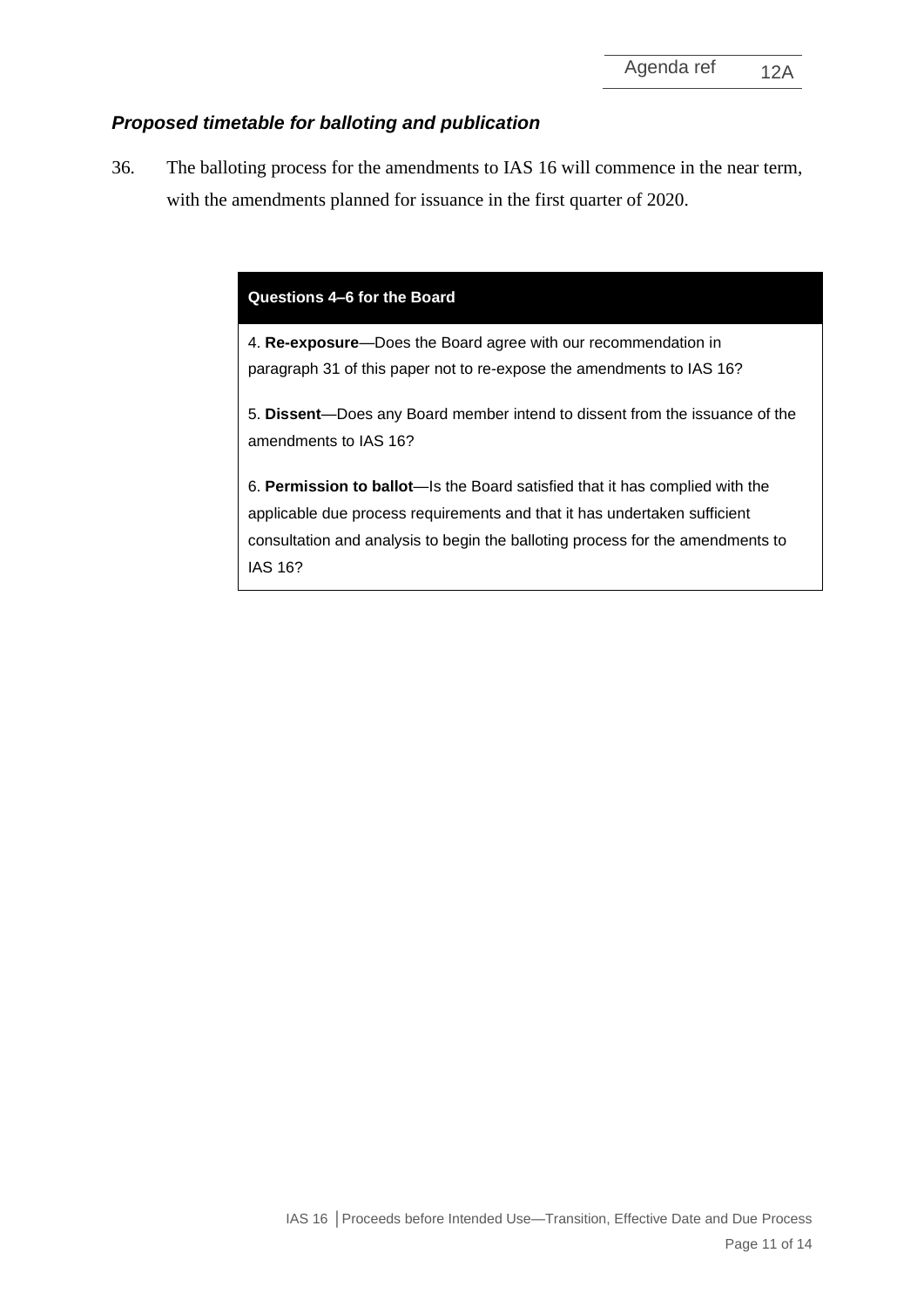## **Appendix A––Extracts from the Basis for Conclusions on the Exposure Draft**

#### **Transition requirements**

#### *Entities that already apply IFRS Standards*

BC27 The Board considered the following in relation to transition:

(a) the proposed amendments to IAS 16 are narrow in scope and are expected to mainly affect a few industries, such as the extractive and petrochemical industries. For most entities, output produced before property, plant and equipment is available for use is not expected to be material. Consequently, there might be little need for transition requirements beyond those in IAS 8 *Accounting Policies, Changes in Accounting Estimates and Errors*.

(b) if an entity is required to apply the amendments retrospectively, it would recalculate the carrying amount of property, plant and equipment at the beginning of the earliest period presented when first applying the amendments. In recalculating that carrying amount, an entity would be required to go back to the initial recognition of each relevant item of property, plant and equipment to ascertain whether it deducted from the cost of the asset proceeds from selling items produced before the asset was available for use.

(c) entities affected by the amendments are likely to find it burdensome to apply the amendments retrospectively, especially for items of property, plant and equipment constructed many years ago. A less burdensome approach would require application of the amendments only for items of property, plant and equipment made available for use from the beginning of the earliest period presented when first applying the amendments. This approach would achieve consistent application of the amendments for all periods presented, but limit the number of assets an entity is required to reassess.

BC28 On the basis of the above factors, the Board concluded that the benefits of retrospective application applying IAS 8 might be outweighed by the costs. Consequently, the Board proposes retrospective application of the proposed amendments only to items of property, plant and equipment made available for use from the beginning of the earliest period presented when first applying the amendments. An entity would not apply the proposed amendments to items of property, plant and equipment made available for use before that date.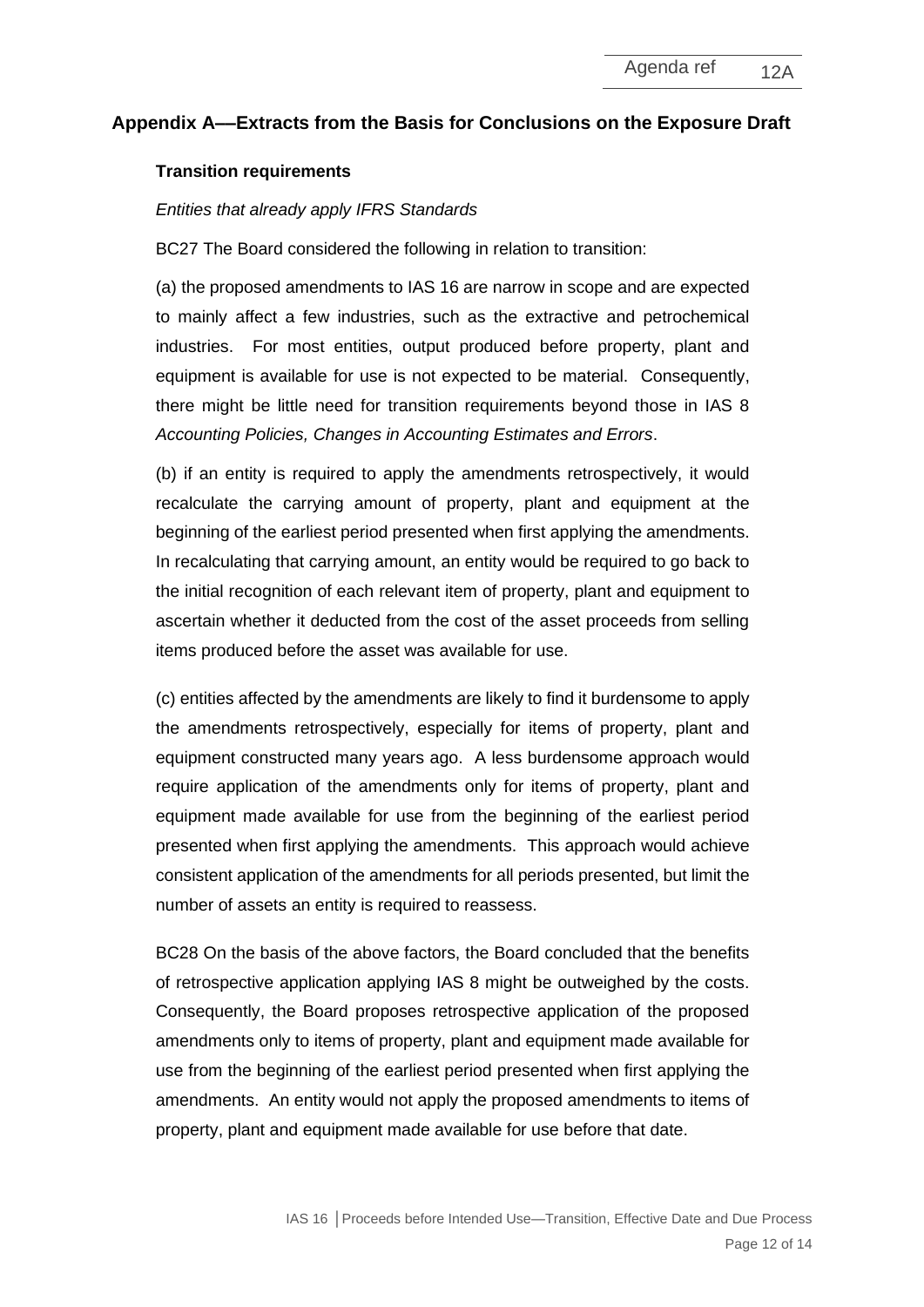| Appendix B--Actions taken to meet the due process requirements |  |  |  |
|----------------------------------------------------------------|--|--|--|
|                                                                |  |  |  |

| <b>Step</b>                                                                                                                                                                            | <b>Required</b> /<br><b>Optional</b> | <b>Actions</b>                                                                                                                                                                                                                                                                                                                                                                                                                                                                                                                                                                                                                                                                                                                                                                                                                                                                                                                                                                    |  |  |  |
|----------------------------------------------------------------------------------------------------------------------------------------------------------------------------------------|--------------------------------------|-----------------------------------------------------------------------------------------------------------------------------------------------------------------------------------------------------------------------------------------------------------------------------------------------------------------------------------------------------------------------------------------------------------------------------------------------------------------------------------------------------------------------------------------------------------------------------------------------------------------------------------------------------------------------------------------------------------------------------------------------------------------------------------------------------------------------------------------------------------------------------------------------------------------------------------------------------------------------------------|--|--|--|
| Consideration of information gathered during consultation                                                                                                                              |                                      |                                                                                                                                                                                                                                                                                                                                                                                                                                                                                                                                                                                                                                                                                                                                                                                                                                                                                                                                                                                   |  |  |  |
| The Board posts all of the<br>comment letters that are received<br>in relation to the Exposure Draft<br>on the project pages.                                                          | Required                             | All comment letters received by the Board (72)<br>comment letters) have been posted on the project<br>website here:<br>https://www.ifrs.org/projects/work-plan/property-<br>plant-and-equipment-proceeds-before-intended-<br>use/comment-letters-projects/ed-property-plant-and-<br>equipment/#comment-letters                                                                                                                                                                                                                                                                                                                                                                                                                                                                                                                                                                                                                                                                    |  |  |  |
| Board and IFRS Interpretations<br>Committee (Committee) meetings<br>are held in public, with papers<br>being available for observers. All<br>decisions are made in public<br>sessions. | Required                             | The Board discussed the summary of feedback from<br>comment letters at its 2017 December meeting (see<br>Agenda Paper 12D Summary of feedback). The<br>Board considered our analysis and recommendations<br>at its November 2018 (see Agenda Papers 12B<br>Feedback analysis and 12C Project direction) and<br>June 2019 meetings (see Agenda Papers 12<br>Finalisation of the proposed amendments). The<br>staff papers are publicly available.<br>The Committee also discussed the analysis of<br>feedback at its June 2018 meeting (see Agenda<br>Paper 7 Analysis of feedback on the proposed<br>amendments to IAS 16). Committee members<br>provided their advice to the Board on the possible<br>ways to move forward on the project.<br>The project webpage has up-to-date information<br>about all technical papers related to the project:<br>https://www.ifrs.org/projects/work-plan/property-<br>plant-and-equipment-proceeds-before-intended-<br>use/#project-history |  |  |  |
| Analysis of likely effects of the<br>forthcoming Standard or major<br>amendment, for example, costs or<br>ongoing associated costs.                                                    | Required                             | The Board considered the likely effects of the<br>amendments when it discussed the possible ways<br>forward for this project at its meeting in<br>November 2018. See Agenda Paper 12C of that<br>meeting for further details.                                                                                                                                                                                                                                                                                                                                                                                                                                                                                                                                                                                                                                                                                                                                                     |  |  |  |
| Round-table and outreach<br>meetings to promote debate and<br>hear views on proposals that are<br>published for public comment                                                         | Optional                             | These amendments were discussed with (i) GPF<br>members at the October 2017 GPF meeting and<br>(ii) ASAF at its July 2017 and July 2018 meetings.<br>In addition, we performed informal one-to-one<br>meetings with some users of financial statements,<br>standard-setters, regulators, audit firms and<br>preparers to obtain (i) their views on various aspects<br>of the Exposure Draft and on the possible ways<br>forward for the project, and (ii) clarifications about<br>comments made in comment letters.                                                                                                                                                                                                                                                                                                                                                                                                                                                               |  |  |  |